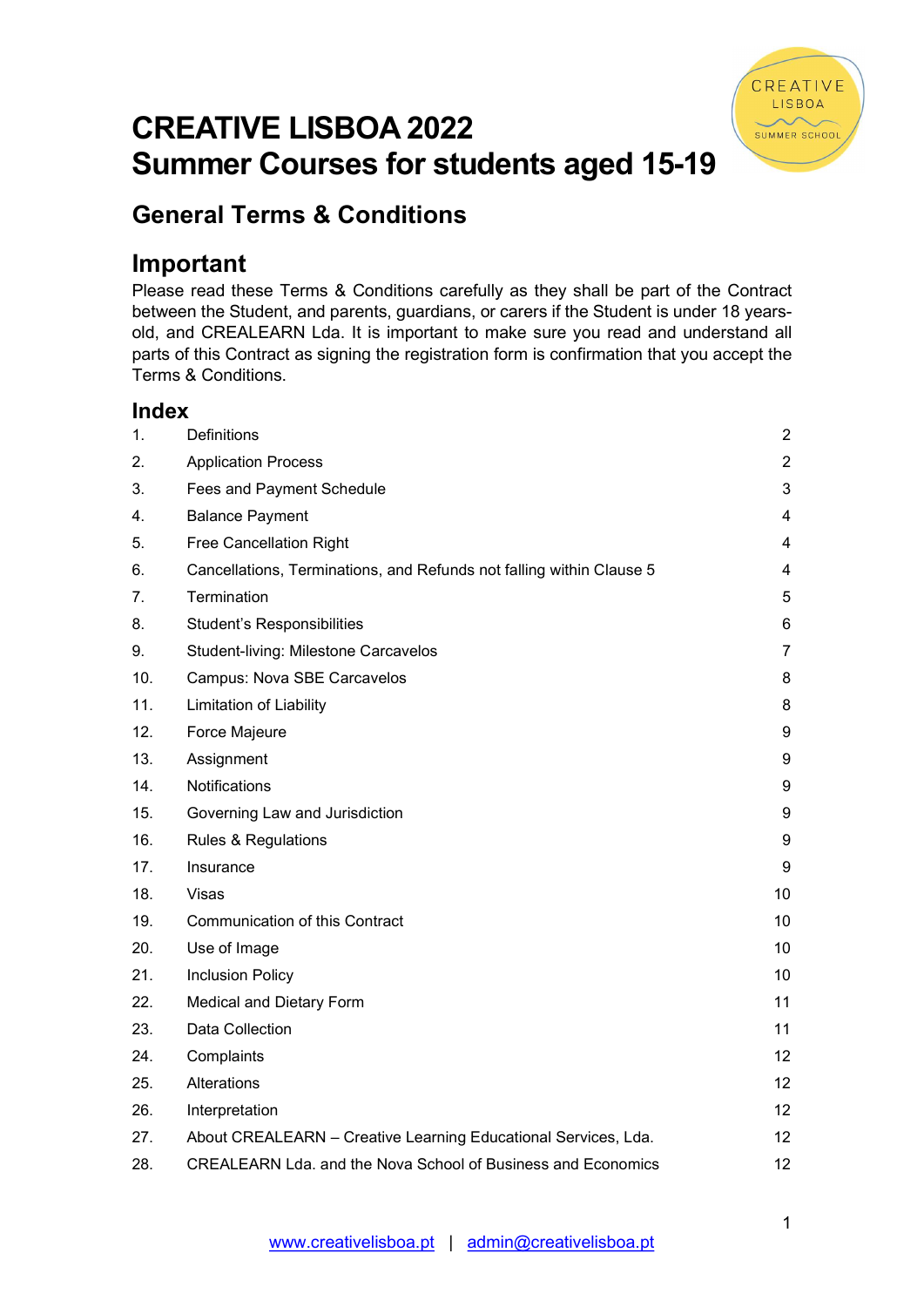## 1. Definitions

In this document the following words and phrases shall bear the following meanings:

- 1.1 "this Contract" means the General Terms & Conditions contained herein.
- 1.2 "Creative Lisboa" is a trading name of CREALEARN Lda., hereafter referred as CREALEARN.
- 1.3 "the Course" means the programme to be provided by CREALEARN, as described on its website at the date on which this Contract comes into effect in accordance with Clause 3, which is the subject matter of this Contract, together with all its associated activities and arrangements.
- 1.4 "the Rules & Regulations" means the Course rules and regulations from time to time in force and which are published in the 'Rules & Regulations' document, available online at www.creativelisboa.pt/policies.
- 1.5 "the Student" means the participant in the Course in respect of whom this Contract is made. When she/he is under 18 years-old this term includes her/his parent, carer, or legal guardian.
- 1.6 "Fee Payer" person responsible for the payment of fees.
- 1.7 "Parent" all natural parents or any person who, although not a natural parent, has parental responsibility for a child or young person.
- 1.8 "Carer" someone who cares for a child under 18 years-of-age.
- 1.9 "Guardian" a person who has been appointed by a judge to take care of a minor personally and/or manages that person's affairs.
- 1.10 "Person" includes a natural person, corporate or unincorporated body entity, whether or not having separate legal personality.
- 1.11 "Campus" means the venue where the Student is resident or taught during the Course, The Nova School of Business and Economics at Carcavelos. CREALEARN, students, and staff will share the installations and general facilities of the Campus with the Campus' staff and students from other organisations.

## 2. Application Process

- 2.1 It is a prerequisite that the students applying to Creative Lisboa Summer School are fluent in both written and spoken English, as all classes are taught in English.
- 2.2 It is a prerequisite that the students applying to Creative Lisboa Summer School respect the age group of 15-19 years old.
- 2.3 The students interested in applying to a Course at Creative Lisboa Summer School should follow the steps below:

**Step 1:** The Student completes the online application and submits it.

**Step 2:** CREALEARN receives the application and an email is sent to the Parent/Guardian with the Parent/Guardian Consent Letter to be signed along with the enrolment fee payment information.

Step 3: The application will be completed once CREALEARN receives the Parent/Guardian Consent Letter signed and the enrolment fee payment.

Step 4: CREALEARN sends an email confirming the admission.

2.4 After the application is confirmed, CREALEARN will send an email with the Medical and Dietary Form, where the Student, must notify and request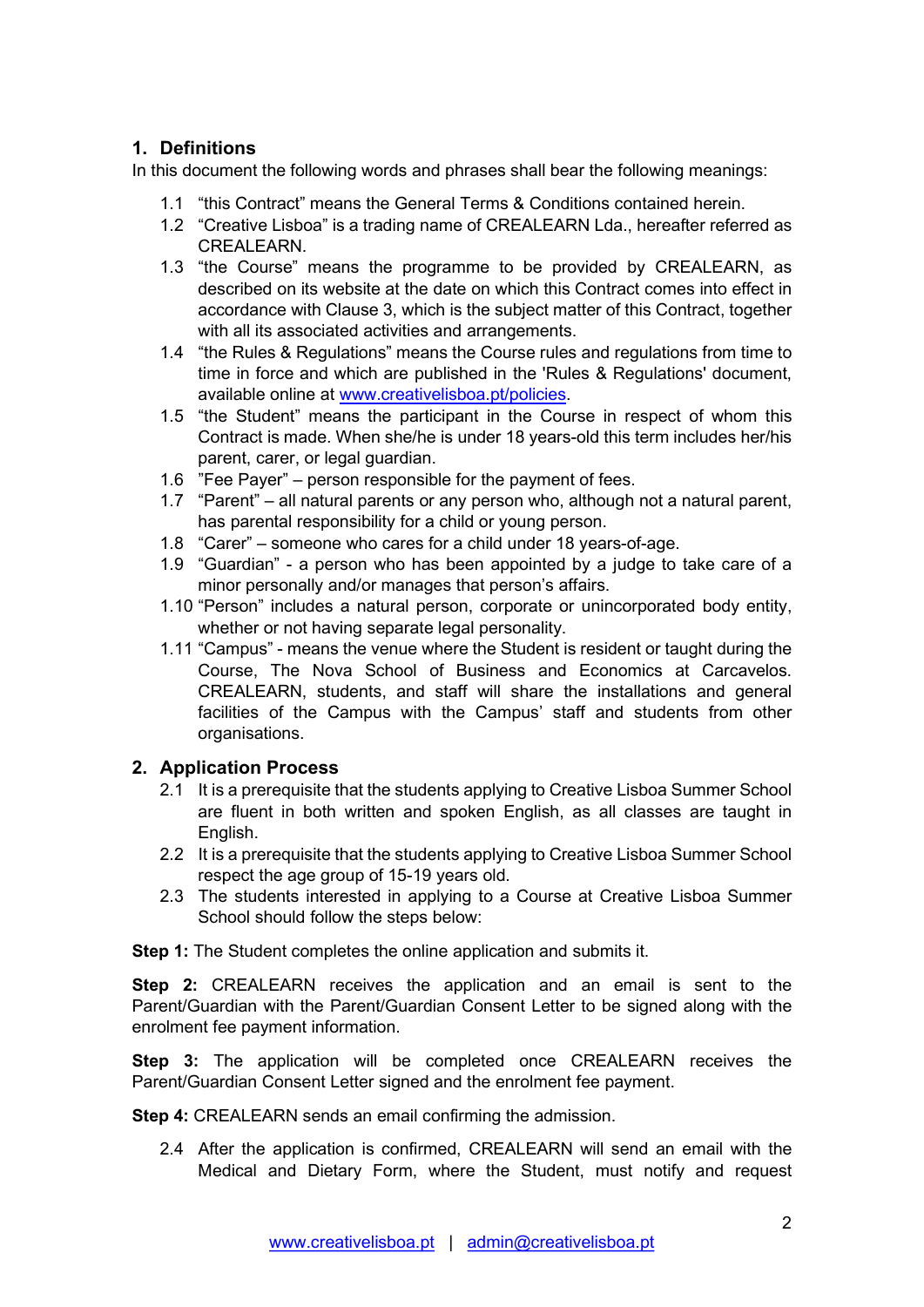CREALEARN for any special medical, accommodation, educational, or dietary need, at least 30 days prior to the start of the Course as described in Clauses 21 and 22.

#### 3. Fees and Payment Schedule

- 3.1 In order to guarantee their registration for the Course, the Fee Payer shall pay to CREALEARN an enrolment fee of EUR50, as stipulated in the Application Form.
- 3.2 This Contract is conditional before the payment by the Fee Payer to CREALEARN of a deposit in the amount referred to in Clause 3.1. By paying the deposit, the Student assumes the acceptance of this Contract. This is without prejudice to any previous acceptance by the Student of this Contract. Upon receipt of this deposit by CREALEARN from the Fee Payer, this Contract shall come into force.
- 3.3 All payments made by the Fee Payer should be made by bank transfer to the following account:

- 3.4 The Fee Payer is responsible for covering any applicable bank charges when making payments to CREALEARN.
- 3.5 All fees and prices stated by CREALEARN in this Contract and in its electronic and paper marketing materials, are inclusive of IVA (Portuguese VAT), when applicable.

|                                                | following account:                           |      |         |                                              |       |       | $3.5$ The payments made by the Fee Fayer should be made by bank transfer to the                                                                                                                                                                    |        |
|------------------------------------------------|----------------------------------------------|------|---------|----------------------------------------------|-------|-------|----------------------------------------------------------------------------------------------------------------------------------------------------------------------------------------------------------------------------------------------------|--------|
|                                                | PT50017030480304000793025.                   |      |         |                                              |       |       | Bank name & address: ABANCA; Rua Castilho, n. º 20, 1250-069 Lisboa Portugal;<br>Account Number: 017030480304000793025; Account name: CREALEARN -<br>CREATIVE LEARNING EDUCATIONAL SER; Swift code (BIC): CAGLPTPL; IBAN:                          |        |
| the Student's full name as written in English. |                                              |      |         |                                              |       |       | <b>Important:</b> A payment reference must be provided by the Fee Payer so that<br>CREALEARN can identify funds on safe arrival into our account. The reference must be                                                                            |        |
|                                                | making payments to CREALEARN.<br>applicable. |      |         |                                              |       |       | 3.4 The Fee Payer is responsible for covering any applicable bank charges when<br>3.5 All fees and prices stated by CREALEARN in this Contract and in its electronic<br>and paper marketing materials, are inclusive of IVA (Portuguese VAT), when |        |
|                                                |                                              |      |         | <b>Payment Schedule - Morning Experience</b> |       |       |                                                                                                                                                                                                                                                    |        |
| For enrolments                                 |                                              |      |         |                                              |       |       |                                                                                                                                                                                                                                                    |        |
| during the month of December                   |                                              |      | January | February                                     | March | April | May                                                                                                                                                                                                                                                | June   |
|                                                | December                                     | 209€ | 209€    | 209€                                         | 209€  | 209€  | 349€                                                                                                                                                                                                                                               |        |
|                                                | <b>January</b>                               |      | 209€    | 279€                                         | 279€  | 279€  | 349€                                                                                                                                                                                                                                               |        |
|                                                | February                                     |      |         | 279€                                         | 349€  | 349€  | 419€                                                                                                                                                                                                                                               |        |
|                                                | <b>March</b>                                 |      |         |                                              | 349€  | 419€  | 628€                                                                                                                                                                                                                                               |        |
|                                                | <b>April</b>                                 |      |         |                                              |       | 558€  | 837€                                                                                                                                                                                                                                               |        |
|                                                | <b>May</b>                                   |      |         |                                              |       |       | 1,395€                                                                                                                                                                                                                                             |        |
|                                                | June                                         |      |         |                                              |       |       |                                                                                                                                                                                                                                                    | 1,395€ |
|                                                |                                              |      |         | <b>Payment Schedule - Day Experience</b>     |       |       |                                                                                                                                                                                                                                                    |        |
| For enrolments                                 |                                              |      |         |                                              |       |       |                                                                                                                                                                                                                                                    |        |
| during the month of December                   |                                              |      | January | February                                     | March | April | May                                                                                                                                                                                                                                                | June   |
|                                                | <b>December</b>                              | 329€ | 329€    | 329€                                         | 329€  | 329€  | 549€                                                                                                                                                                                                                                               |        |
|                                                | <b>January</b>                               |      | 329€    | 439€                                         | 439€  | 439€  | 549€                                                                                                                                                                                                                                               |        |
|                                                | February                                     |      |         | 439€                                         | 549€  | 549€  | 659€                                                                                                                                                                                                                                               |        |
|                                                | <b>March</b>                                 |      |         |                                              | 549€  | 659€  | 988€                                                                                                                                                                                                                                               |        |
|                                                | April                                        |      |         |                                              |       | 878€  | 1,317€                                                                                                                                                                                                                                             |        |
|                                                | <b>May</b>                                   |      |         |                                              |       |       | 2,195€                                                                                                                                                                                                                                             |        |
|                                                | June                                         |      |         |                                              |       |       |                                                                                                                                                                                                                                                    | 2,195€ |
|                                                |                                              |      |         |                                              |       |       |                                                                                                                                                                                                                                                    |        |
|                                                |                                              |      |         |                                              |       |       |                                                                                                                                                                                                                                                    | 3      |

|                              |      |         | <b>Payment Schedule - Day Experience</b> |       |       |        |        |
|------------------------------|------|---------|------------------------------------------|-------|-------|--------|--------|
| For enrolments               |      |         |                                          |       |       |        |        |
| during the month of December |      | January | February                                 | March | April | May    | June   |
| <b>December</b>              | 329€ | 329€    | 329€                                     | 329€  | 329€  | 549€   |        |
| <b>January</b>               |      | 329€    | 439€                                     | 439€  | 439€  | 549€   |        |
| <b>February</b>              |      |         | 439€                                     | 549€  | 549€  | 659€   |        |
| <b>March</b>                 |      |         |                                          | 549€  | 659€  | 988€   |        |
| April                        |      |         |                                          |       | 878€  | 1,317€ |        |
| <b>May</b>                   |      |         |                                          |       |       | 2,195€ |        |
| <b>Junel</b>                 |      |         |                                          |       |       |        | 2,195€ |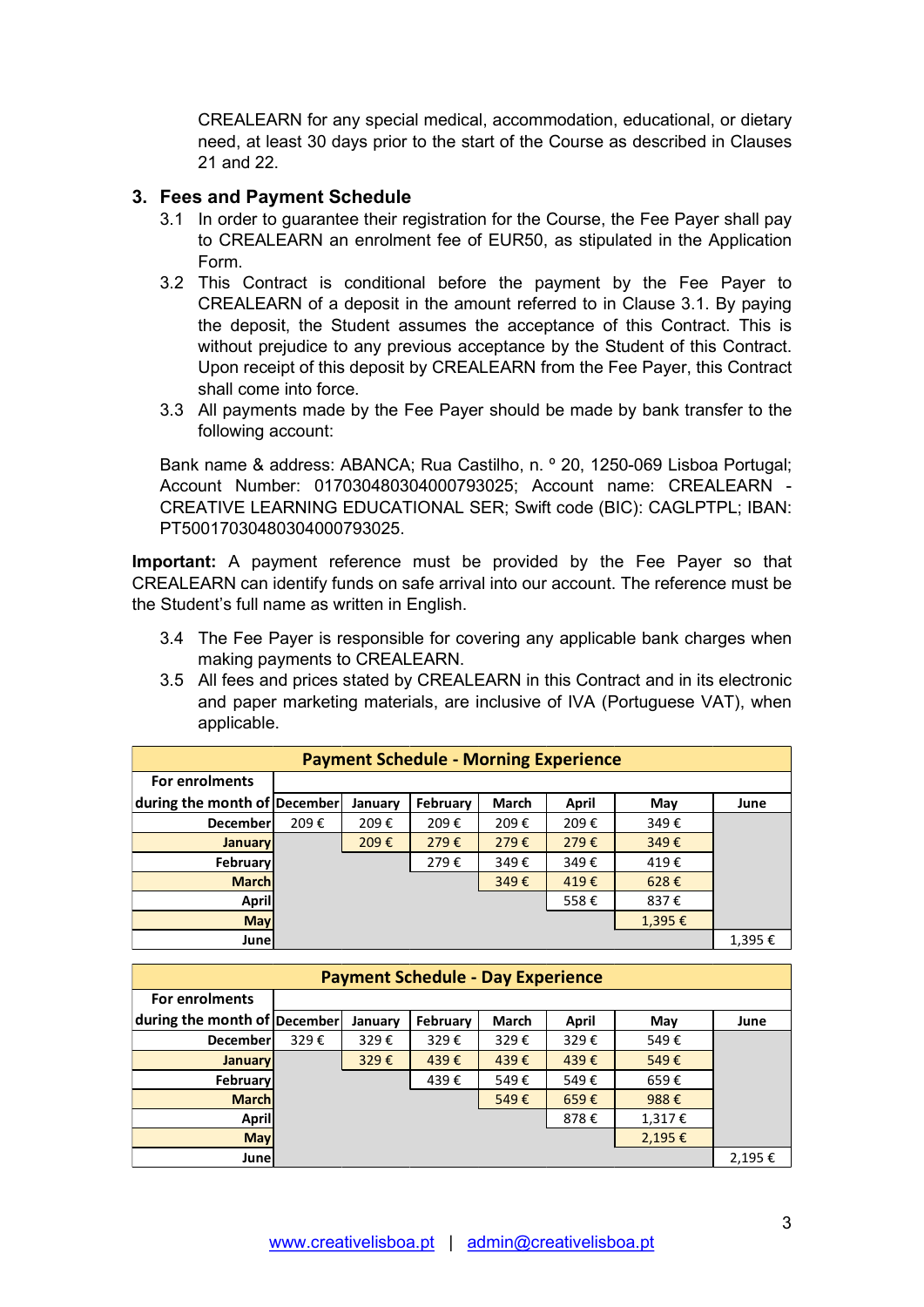|                              |      |         | <b>Payment Schedule - 24/7 Experience</b> |       |                |                  |        |
|------------------------------|------|---------|-------------------------------------------|-------|----------------|------------------|--------|
| For enrolments               |      |         |                                           |       |                |                  |        |
| during the month of December |      | January | February                                  | March | <b>April</b>   | May              | June   |
| December                     | 449€ | 449€    | 449€                                      | 449€  | 449€           | 749€             |        |
| <b>January</b>               |      | 449€    | 599€                                      | 599€  | 599€           | 749€             |        |
| February                     |      |         | 599€                                      | 749€  | 749€           | 899€             |        |
| <b>March</b><br><b>April</b> |      |         |                                           | 749€  | 899€<br>1,198€ | 1,348€<br>1,797€ |        |
| <b>May</b>                   |      |         |                                           |       |                | 2,995€           |        |
| <b>June</b>                  |      |         |                                           |       |                |                  | 2,995€ |

## 4. Balance Payment

- 4.1 The total amount due to CREALEARN (including but not limited to the balance of Course fees) shall be paid by the Fee Payer to CREALEARN not later than 7 days before the starting date of the Course.
- 4.2 If any amount remains unpaid after its due date, the Student´s place is not guaranteed.
- 4.3 All payments must be timely made in Euros by the Fee Payer, without set-off or deduction of any kind, using the way described in Clause 3.3.
- 4.4 Prices are subject to change and reasonable notice will be given of any such change. CREALEARN reserves the right to make changes to course fees to take account of error, omissions, or other factors beyond CREALEARN's reasonable control.
- 4.5 In the event that the Student registers later than the 25<sup>th</sup> of April, the full amount of the course fees shall be paid until the end of the month in which the registration comes to effect. For registrations after the  $30<sup>th</sup>$  of June, the full amount of the course fees shall be paid at the time of registration.
- 4.6 For the avoidance of doubt, and without prejudice to any other part of this Contract, the Student will not be allowed to attend the Course if any monies owing to CREALEARN remain unpaid by the start date of the Course, and in such circumstances CREALEARN may terminate this Contract pursuant to Clause 6.

## 5. Free Cancellation Right

- 5.1 The Student has the right to cancel this Contract, without further justification, within 14 calendar days by sending an email with the subject "Cancellation" to cancellation@creativelisboa.pt. All cancellations after the 14 calendar days must follow the Cancelation Policy dates and procedures.
- 5.2 If the Student cancels this Contract in accordance with this Clause, CREALEARN shall reimburse the Fee Payer for all payments received. The reimbursement shall be made within 14 days after the day on which CREALEARN received the Student's decision to cancel this Contract. CREALEARN shall make the reimbursement using the same means of payment the Fee Payer used for the initial transaction.

## 6. Cancellations, Terminations, and Refunds not falling within Clause 5

This clause shall apply to any cancellation by the Student not falling within Clause 5 and shall be without prejudice to that clause. No alleged cancellation shall be of effect unless given in writing by email to cancellation@creativelisboa.pt. Any cancellation shall be of effect only from the date of actual receipt by CREALEARN and shall be on the following terms:

6.1 Enrolment Fee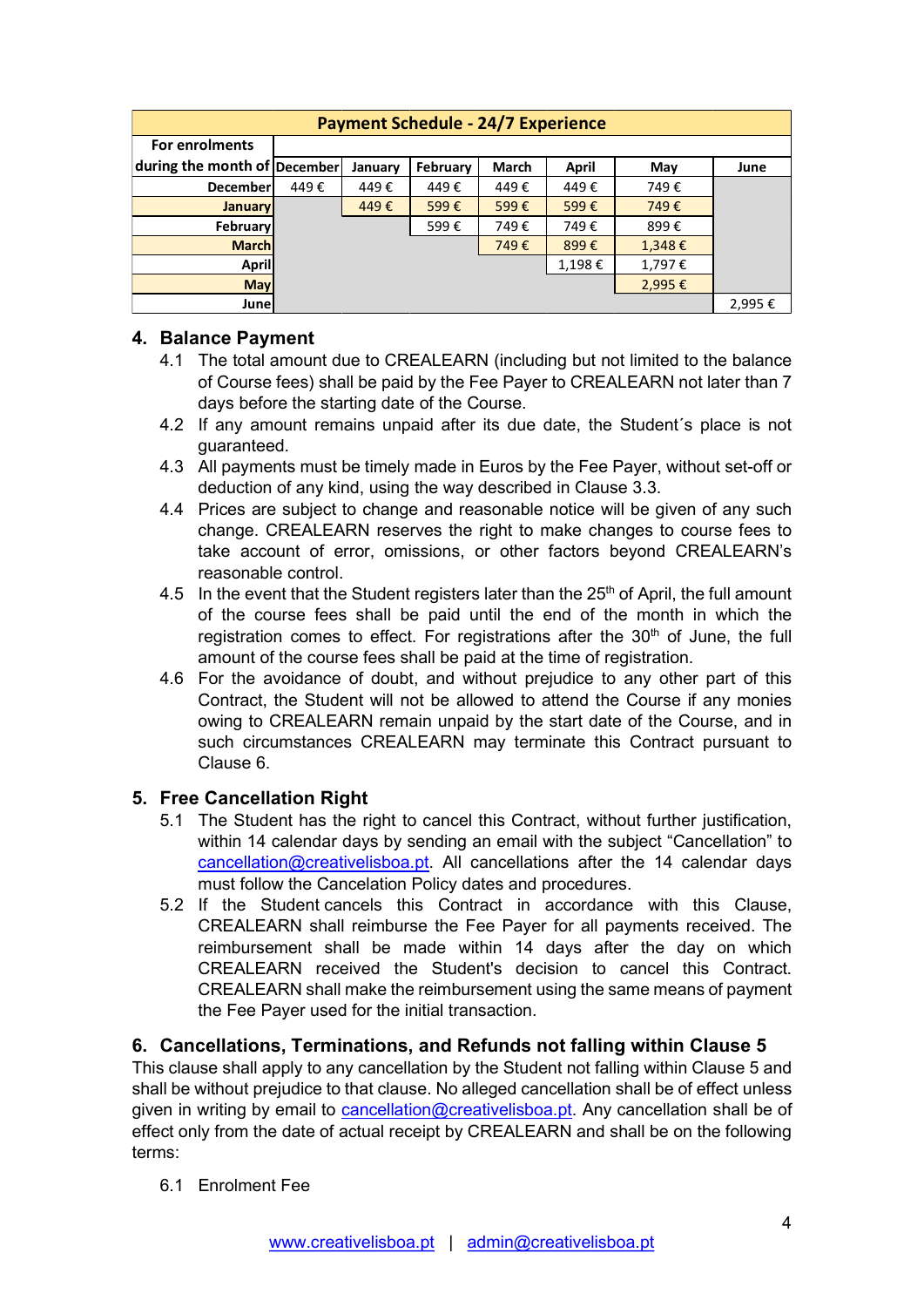No refund of the enrolment fee paid under Clause 3 will be made under any circumstances.

6.2 Cancellations Before Start Date

For the remaining balance of the course fees, the following terms shall apply:

| olment fee paid under Clause 3 will be made under any    |             |  |
|----------------------------------------------------------|-------------|--|
|                                                          |             |  |
| Before Start Date                                        |             |  |
|                                                          |             |  |
| ice of the course fees, the following terms shall apply: |             |  |
| <b>Date</b>                                              | % refund    |  |
| before April 1st                                         | 100         |  |
| between April 1 <sup>st</sup> - May 15 <sup>th</sup>     | 60          |  |
| between May 16th - June 15th                             | 30          |  |
| after June 16th                                          | $\mathbf 0$ |  |

All refunds shall be net of any foreign exchange losses and net of other banking or transfer charges and of any similar expenses incurred by CREALEARN as well as after deduction of a management charge of EUR50.

6.3 Cancellations or Terminations on or After Start Date

If the Student decides to cancel or terminate a Course after the starting date for any reason, CREALEARN shall not refund the Student for any course fees paid or incurred.

6.4 Cancellation by CREALEARN Before the Start Date

CREALEARN reserves the right to cancel the Course due to insufficient demand or to other factors beyond CREALEARN's reasonable control. If such cancellation does not fall within the circumstances provided for in Clauses 11 and 12, CREALEARN shall refund to the Fee Payer any course fees paid.

6.5 Visa Rejections

The Student is referred to Clause 18 for terms in relation to visa rejections.

6.6 Insurance

CREALEARN will provide the Student with insurance during their stay in the Summer School. Insurance costs are included in the total price of the Course. Refer to Clause 17 for further information regarding insurance.

6.7 Cancellation for Medical Reasons

In the event of the Student becoming ill before the start or during the Course and being unable to attend the Course or any part of it in consequence to it, no refund of any fees will be made save as provided in Clause 6.2 above.

6.8 Transfer of Place and Re-Application of Monies Paid

The Student may not transfer their place on the Course to another person or request that any monies paid be applied in discharge (whether whole or partial) of fees or other sums owed by another student. For the avoidance of doubt, this Clause 6.8 shall apply whatever the reason given for requesting a transfer of a place or reapplication of monies paid, including illness arising before or during the Course.

## 7. Termination

7.1 CREALEARN is entitled to terminate this Contract by written notice to the Student, if: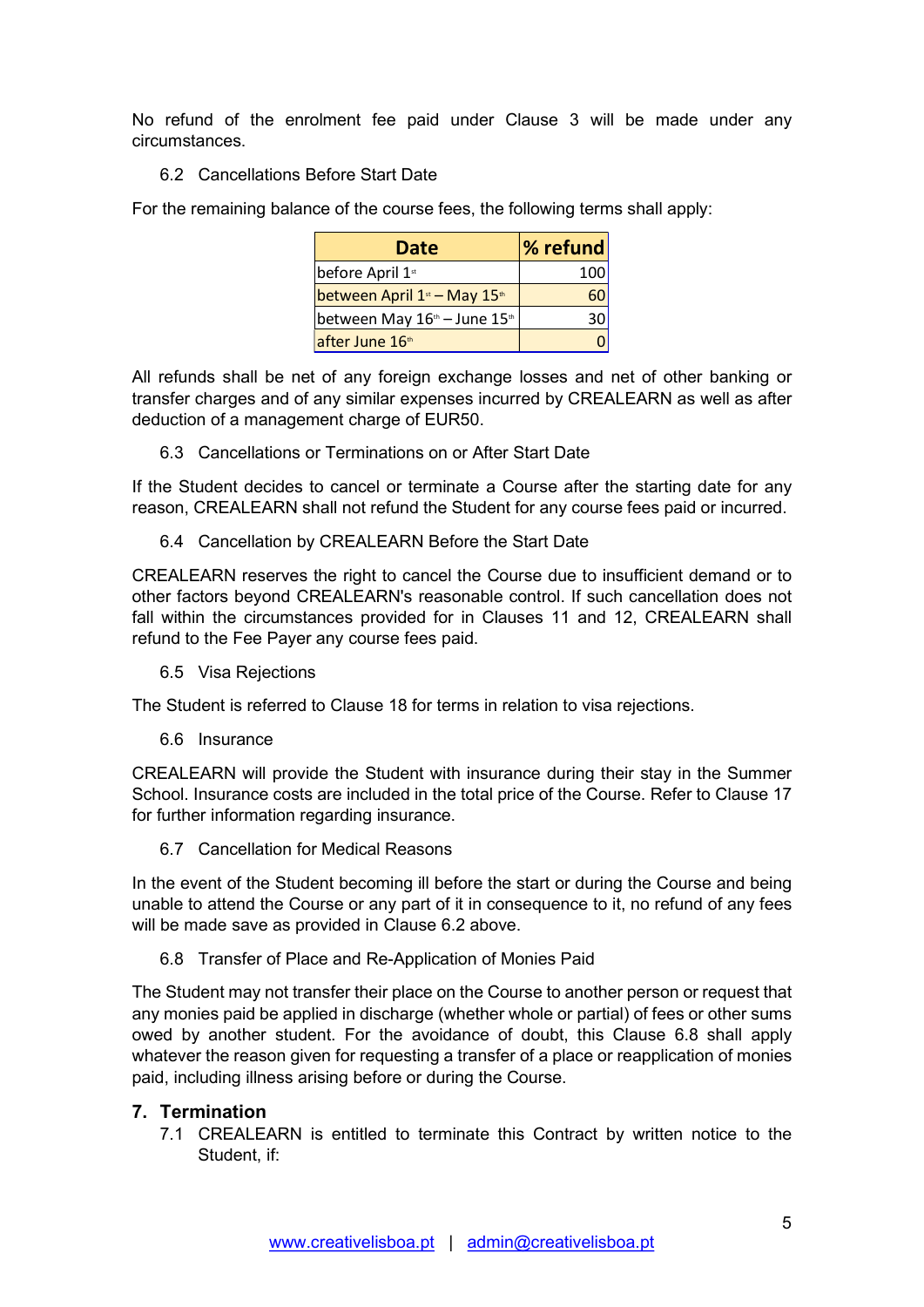- (a) payment of 100% of any monies owing to CREALEARN (including the balance of any course fees) has not been made by at least 7 days before the start date of the Course; or
- (b) without prejudice to Clause 7.1(a) the Student commits any breach of the provisions of this Contract, including but not limited to a breach where CREALEARN considers in its absolute discretion that the Student has infringed any of the Rules & Regulations.
- 7.2 Any waiver by CREALEARN of any breach of any provision of this Contract shall not be considered a waiver of any subsequent breach of the same or any other provision of this.
- 7.3 The right to terminate this Contract conferred by this Clause 7 shall be without prejudice to any other right or remedy of CREALEARN in respect of the breach concerned and any other breach.
- 7.4 Upon registration for a Course by payment of an enrolment fee deposit the Student is committed to taking up the place on the Course and paying the full course fees as provided for in Clauses 3 and 4.
- 7.5 CREALEARN accepts no responsibility for any loss or damage suffered by the Student as a result of termination of this Contract pursuant to Clause 7.1 only, including the cost of alternative accommodation, air fares, or other travel expenses for the Student or any other person.
- 7.6 Following the point of termination, where this occurs after the Course has begun, or after the Student has begun to travel to the Campus to attend the Course, for whatever reason and without prejudice to Clause 7.2 the Student shall be entirely responsible for their return to their home or other next destination at entirely their own cost. Where termination occurs (for whatever reason) after the Course has begun, the Student shall permanently depart the Campus within 24 hours of the time at which they are informed of this Contract's termination, and informing the Student that they have been expelled from the Course shall be treated as having informed the Student of the termination of the Contract.
- 7.7 After termination of this Contract (for whatever reason), CREALEARN shall have no further responsibility toward the Student under this Contract. However, where the Student has not permanently departed the Campus within the prescribed time under Clause 7.6 above, CREALEARN reserves the right, and shall be entitled, to move the Student from the Campus to another location. The Student shall not be entitled or permitted to participate in any lessons or activities, nor to socialise or interact with any other student.
- 7.8 Subject as otherwise provided herein and to any rights or obligations which have accumulated prior to termination neither party shall have further obligations to the other under this Contract following termination.

## 8. Student's Responsibilities

- 8.1 The Student undertakes with CREALEARN:
- (a) to follow all instructions and safety procedures during their stay with CREALEARN;
- (b) to behave responsibly and not to damage any property belonging to CREALEARN, to the Campus or to any other person or entity;
- (c) fully indemnify CREALEARN against any loss or damage to the premises, furniture or other property of the Campus or of any other person or entity by the Student, or ensuring as a reasonably (in the opinion of CREALEARN)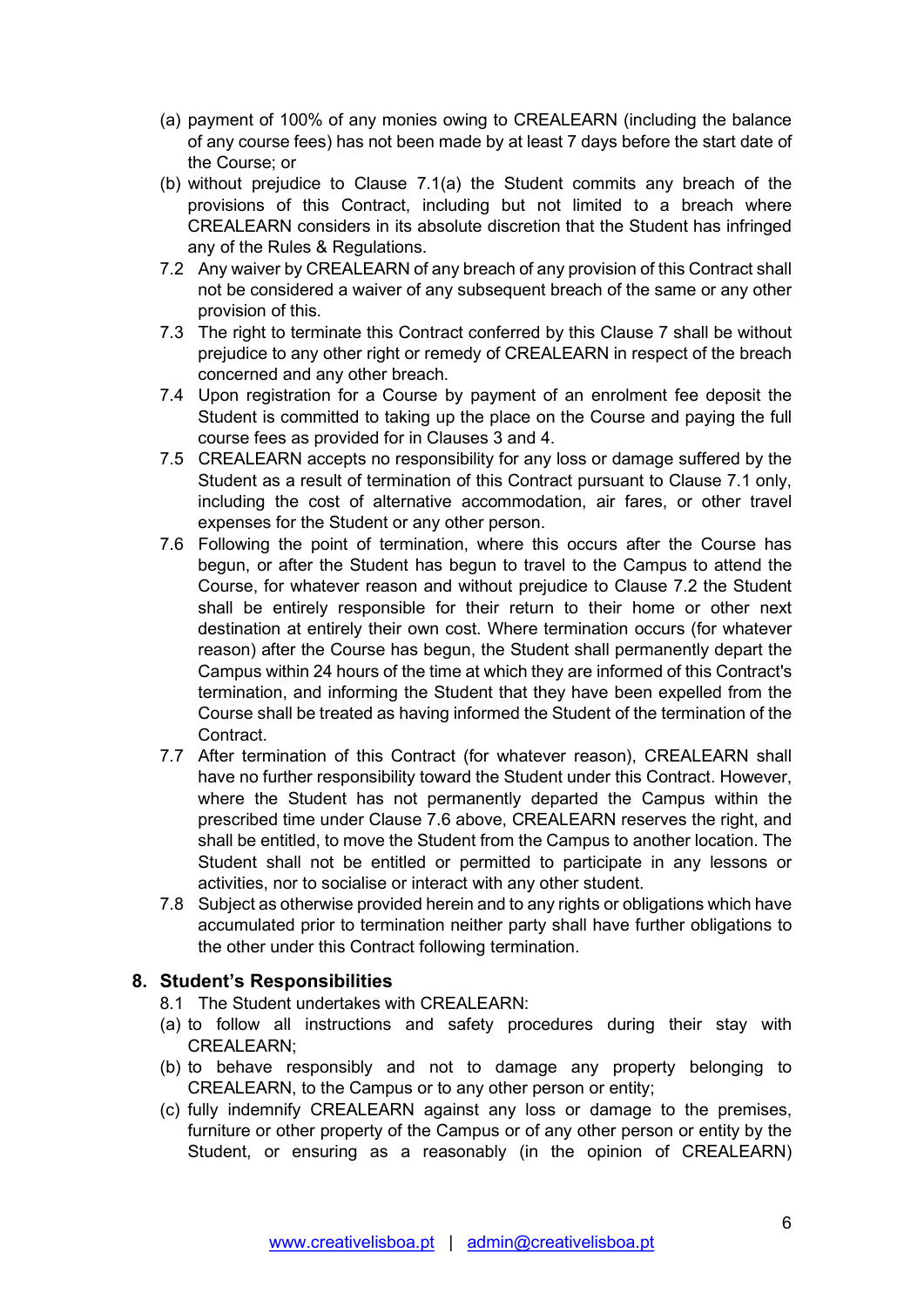foreseeable consequence of any act or omission of the Student and to indemnify CREALEARN against any and all claims or costs in respect thereof;

- (d) not to undertake any activity that may be liable (in the opinion of CREALEARN) to bring CREALEARN, the Campus, or other venues (whether or not course activities are held there) into disrepute;
- (e) to treat the facilities and the premises of the Campus, other venues (whether or not course activities are held there), and all other people with care and respect for the privacy of their residents (where applicable);
- (f) Smoking of any kind is strictly forbidden at anytime and anywhere during the whole stay at Creative Lisboa Summer School Course;
- (g) without prejudice to Clause 8.1(f), not to commit any act which breaches the criminal law of, or infringes the civil rights of any other person under the laws of, the legal jurisdiction in which the Course is held;
- (h) to pay to CREALEARN a charge in respect of a replacement room key, the value of EUR10, and in the event of loss any food payment method to pay to CREALEARN a charge of EUR10;
- (i) not to affix or attach anything to or otherwise decorate the whole or any part of the Campus or student-living rooms.
- 8.2 As provided in Clauses 6 and 7 (and without prejudice to those clauses) CREALEARN reserves the right at any time to exclude from the Course and the premises of the Campus and to terminate this Contract in respect of any Student whose behaviour is, in the opinion of CREALEARN, unacceptable or an unacceptable annoyance to other students or to others on the premises of the Campus or elsewhere and Students who do not follow the Rules & Regulations. Clause 6.3 (no refunds) shall apply.

## 9. Student-living: Milestone Carcavelos

- 9.1 CREALEARN shall deliver the Course and all activities related with respect, care, and skill. The course fees include provision to the Student of suitable accommodation as well as all afternoon and evening activities elaborated and planned by CREALEARN.
- 9.2 CREALEARN will develop effort but gives no guarantee that any request by the Student for particular accommodation arrangements with other students, such as being in adjacent apartments, can or will be met, and the Student acknowledges that accommodation arrangements may be altered by CREALEARN in its absolute discretion at any time before or during the Course.
- 9.3 Student rooms vary within the venue, and the Student acknowledges that apartments are usually assigned at random. The exception to this being genuine medical needs notified to, and accepted by, CREALEARN.
- 9.4 Your Apartment
- (a) the Student will have her/his own individual apartment;
- (b) the apartment will be a minimum of 20m² and equipped with a bathroom, designer furniture, a combi microwave (with grill and oven function) as well as a fridge;
- (c) the Student can use all residence facilities: kitchen, living room, washing lounge, club room, fitness centre;
- (d) bed linen and towels are changed every week;
- (e) high speed Wi-Fi connection included;
- (f) there will be a member of Creative Lisboa's staff available 24/7.
- 9.5 Safety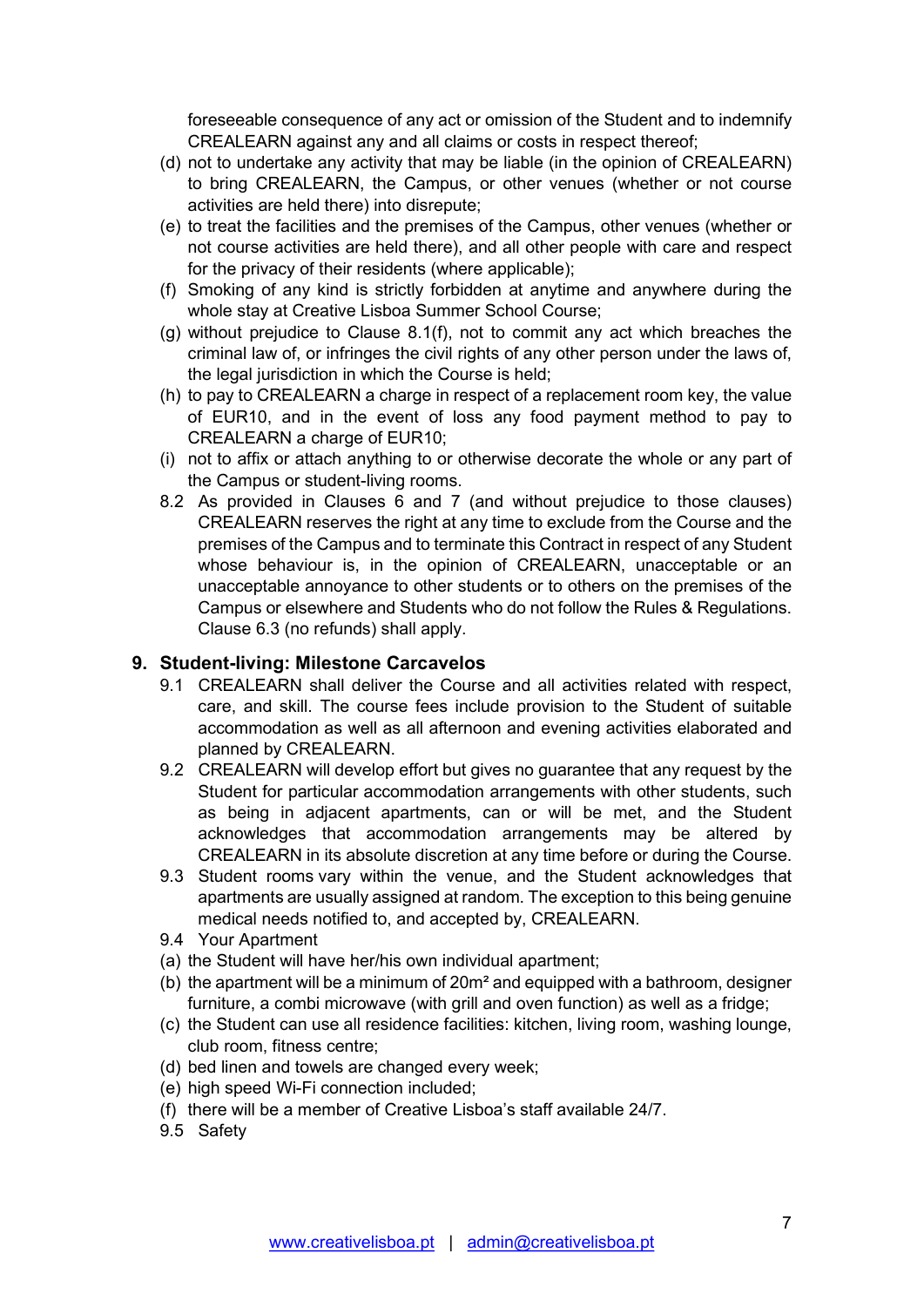To enter MILESTONE Carcavelos Nova, you will need a key-card which can also be used to access your apartment. Nova SBE campus offers a 24/7 security service which includes patrols around the student residence to offer you a high security standard.

## 10. Campus: Nova SBE Carcavelos

- 10.1 CREALEARN will use B Wing classrooms and auditoriums; students will only have access to the classrooms where the Courses will be happening and the common areas, such as restaurants, bathrooms, shops, and green areas.
- 10.2 The campus has a Security Centre, located on floor 1 of Building A (Cloister), with 24-hour service, 7 days per week.
- 10.3 The following activities are prohibited on the Campus:
	- (a) carrying or possessing a weapon of any kind;
	- (b) bringing animals (except guide dogs in the performance of their duties);
	- (c) consuming alcoholic beverages;
	- (d) smoking;
	- (e) using skates or skateboards, or any other means of mobility/movement that may be prohibited by the Campus owner;
	- (f) making barbecues or conducting other forms of food preparation, unless previously authorized by the Campus owner;
	- (g) any commercial activity not explicitly authorized or contracted with Campus owner;
	- (h) begging;
	- (i) urinating or defecating outside sanitary facilities;
	- (j) eating in the Library, classrooms, or auditoria, or in areas where the consumption of meals will be prohibited by the Campus owner;
	- (k) posting information outside the areas designated for this purpose;
	- (l) posting information in the areas intended for this purpose without the prior consent of the Campus owner;
	- (m) parking cars and/or any other type of vehicle outside the authorized areas (under penalty of seizure and removal of the same, with the respective costs being borne by the owner, to whom additional penalties may still be applied);
	- (n) entering into the pools or bodies of water or throwing anything into them;
	- (o) in general, using the Carcavelos Campus in any non-civic way.
- 10.4 Wi-Fi network will be available in all areas of the Carcavelos Campus. All users of the Wi-Fi network must observe the rules of good use of the internet, refraining from browsing illegal content sites.

## 11. Limitation of Liability

- 11.1 CREALEARN shall not be liable to the Student for any damages, loss, costs, expenses, claims or proceedings arising in connection with the performance of this Contract except for death or personal injury resulting from negligence of CREALEARN, its employees, consultants, subcontractors, or suppliers whilst acting within the scope of or in the course of their employment or contract.
- 11.2 Without limiting the generality of this Clause 11 or of the Contract as a whole, CREALEARN will not accept liability in the following circumstances:
- (a) loss of or damage to personal belongings whether or not caused by CREALEARN's negligence;
- (b) if the failure or breach of this Contract is in whole or in part the fault of the Student;
- (c) if the failure or breach of this Contract is the fault of someone else not connected with the provision of the premises at which the Student is staying;
- (d) if the failure or breach of this Contract is in whole or in part attributable to any unusual or unforeseeable circumstances beyond CREALEARN's control, the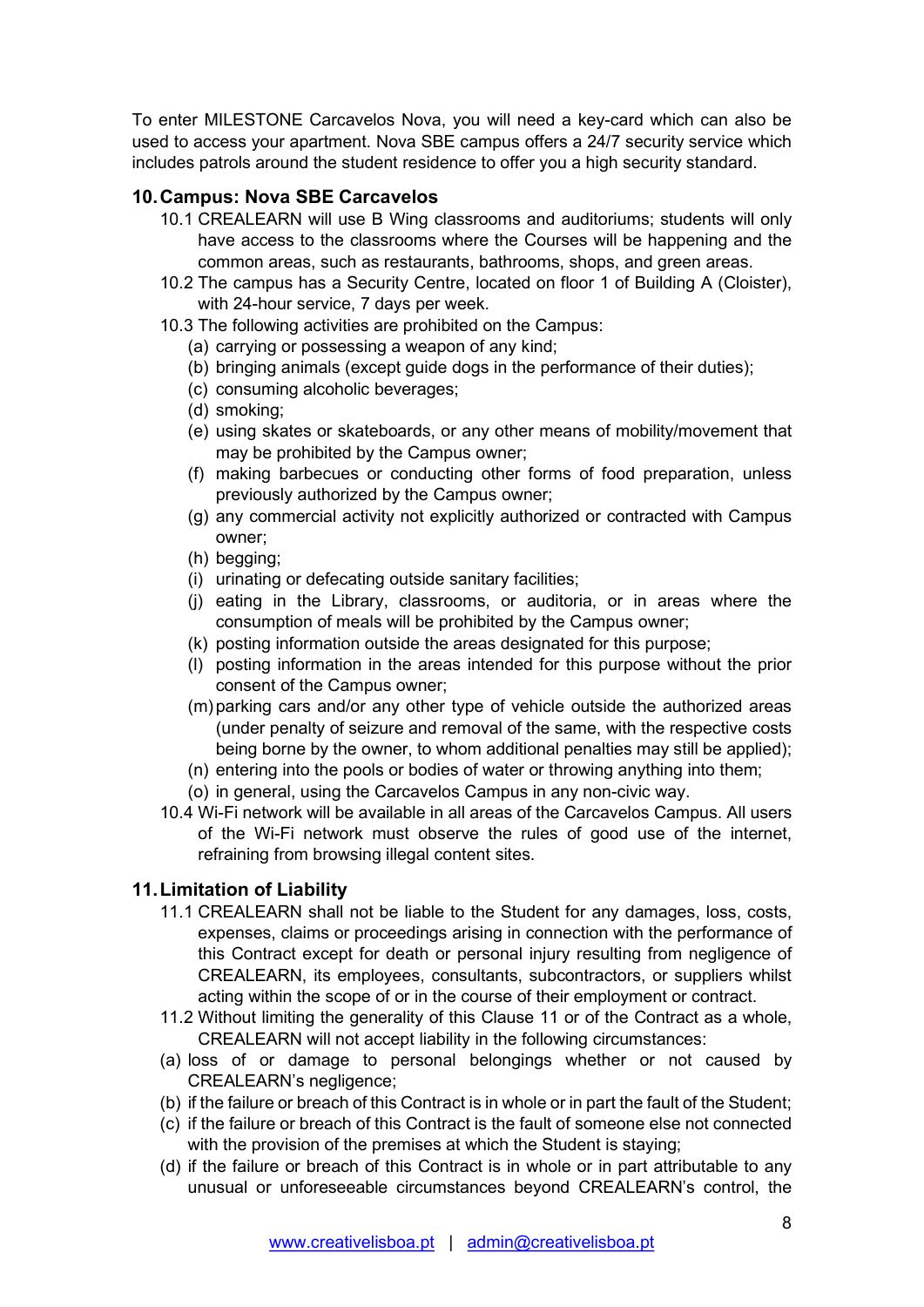consequences of which could not have been avoided even if all reasonable care had been exercised; or

- (e) if the failure or breach of this Contract is in whole or in part attributable to any event which CREALEARN or the supplier of any service, even with all reasonable care, could not foresee or forestall.
- 11.3 Where CREALEARN makes any payment to the Student arising from this Contract, by the acceptance of such payment the Student thereby assigns to CREALEARN or its insurers any rights the Student may have to pursue any other third party. The Student must thereafter provide CREALEARN and its insurers with all assistance requested in the pursuit of any such claims.

## 12. Force Majeure

Without prejudice to Clause 11, CREALEARN shall not be deemed to be in breach of this Contract or otherwise be liable to the Student for non-performance or partperformance only or delay in performance of any obligation under this Contract arising out of circumstances beyond its control which it has notified at any time to the Student including but not limited to occurrences or threatened or suspected occurrences of activities of suspected terrorists, human or animal disease, viruses and pandemics, fire or flood, disruption to air traffic, withdrawal or non-availability of services or facilities by any third party, or direction of any competent local or national authority or fear of any such.

#### 13. Assignment

CREALEARN shall be entitled to assign the benefit and/or burden of this Contract to any person or company without requiring any consent of the Student.

#### 14. Notifications

Any notice or other information required or authorised by this Contract shall be sent by email.

#### 15. Governing Law and Jurisdiction

The interpretation and performance of this Contract shall be subject in all respects to Portuguese law and the Student hereby irrevocably submits to the exclusive jurisdiction of the Portuguese courts in respect of any difference, claim, or dispute between the parties to this Contract.

No failure or delay by CREALEARN to exercise any right or remedy provided under this Contract or by law shall constitute a waiver of that or any other right or remedy, nor shall it prevent or restrict the further exercise of that or any other right or remedy. No single or partial exercise of such right or remedy shall prevent or restrict the further exercise of that or any other right or remedy.

#### 16. Rules & Regulations

The Student is bound by the Rules & Regulations, a copy of which will be made available to all students both in the website and in their Welcome kit. By paying the enrolment fee, the Student confirms that she/he has read and agrees with all terms of the Rules & Regulations.

#### 17. Insurance

All Students will be insured throughout the duration of the Course. The insurance fee is included in the total price of the tuition and it is compulsory for all Students. By accepting this Contract, the Student automatically agrees with the insurance policy and a copy of the document will be made available in the website www.creativelisboa.pt/policies.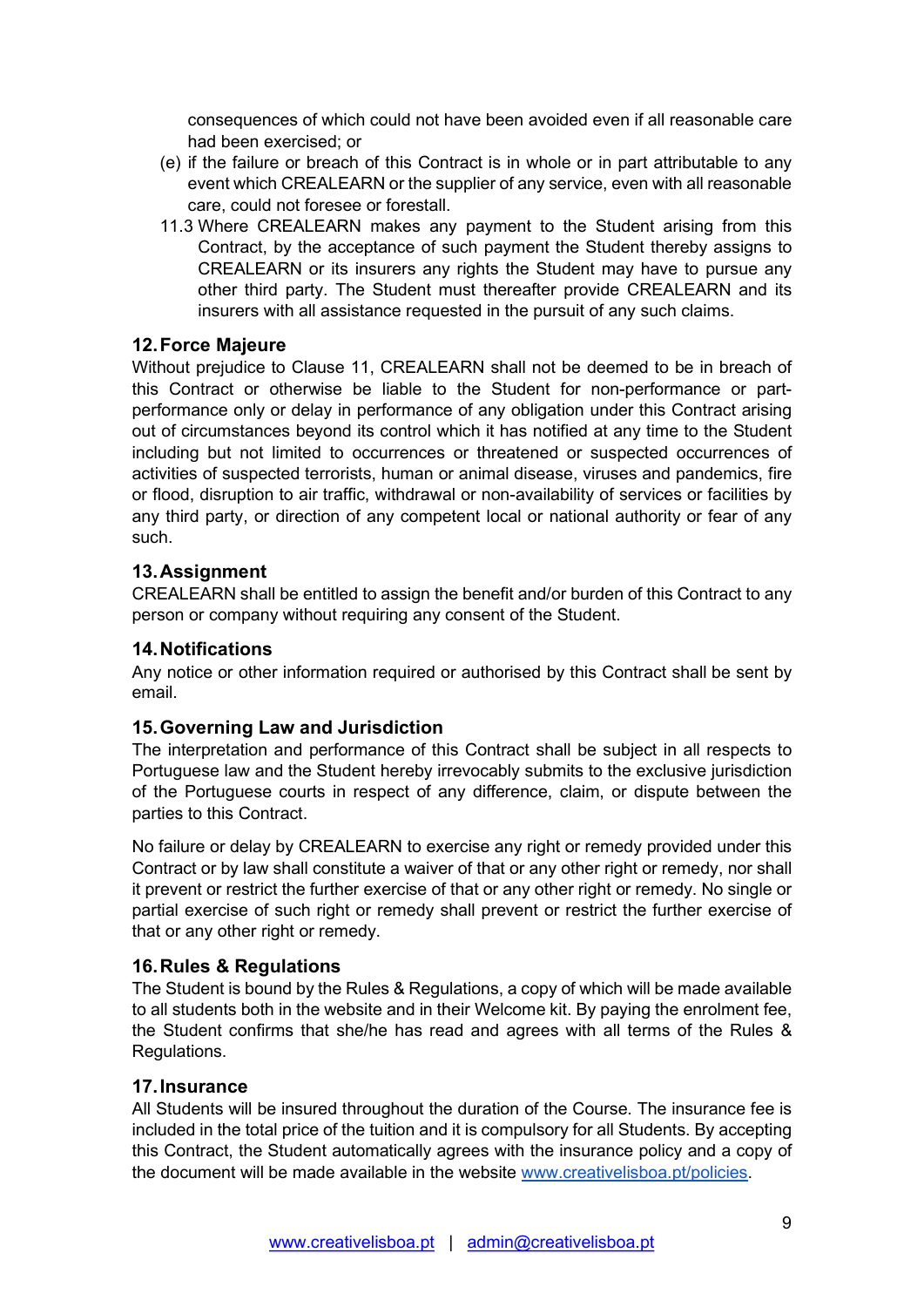- 17.1 The Student will be at all times comprehensively insured to cover consequences and costs of medical treatment, repatriation, personal/public liability, personal accident, damage/loss of luggage, theft of personal belongings, legal expenses, and flights booked or cancelled as well as missed connecting flights.
- 17.2 If, during any days spent travelling to or from the Course, EU nationals are entitled to free-at-the-point-of delivery medical treatment on the Portuguese National Health Service (Sistema Nacional de Saúde), they shall bring with them valid documentation entitling them to access such treatment, such being additional to and not instead of comprehensive insurance as set out in Clause 17.1.

## 18. Visas

It is the Student's responsibility to guarantee they have an appropriate visa for studying in Portugal during the course dates. After the end of the free cancellation period, no refund will be made due to lack of visa or travel documents. CREALEARN will provide all international students a Visa letter to be used for immigration purposes, as well as a Welcome letter

## 19. Communication of this Contract

The terms of this Contract will be accessible online on our website at www.creativelisboa.pt/policies. It may be viewed and printed off in full at any time.

## 20. Use of Image

By accepting this contract, the Student gives her/his authorization for the use of the Student's image or voice in social media posts or promotional material such as brochures, posters, websites, newsletters, and marketing campaigns, undertaken by CREALEARN, which may include photography, videoing, recording. If the Student does not agree with the use of her/his image, the Student may opt out by contacting CREALEARN by email requesting the exclusion of her/his image.

## 21. Inclusion Policy

CREALEARN has an inclusive culture. For CREALEARN, being inclusive means that we respect differences and celebrate equal opportunities for everyone. We do not segregate or exclude any Student based on their ethnicity, race, religious beliefs or traditions, and learning, social, psychological, or physical disability, as well as any medical condition. When the Student registers for one of our Courses, they will be asked to provide every relevant information about their medical, religious, and/or learning needs.

## 21.1 Students with Disabilities & Special Educational Needs (SEN)

All Students are welcomed to enrol in any Course and CREALEARN is committed to access any request on an individual basis in order to accommodate all Students. The Parent/Guardian shall contact CREALEARN to request any accommodation for the Student at inclusion@creativelisboa.pt.

CREALEARN understands disability as a physical, mental, cognitive, or developmental condition that impairs, interferes with, or limits a person's ability to engage in certain tasks or actions or participate in typical daily activities and/or interactions.

CREALEARN understands as a Special Educational Needs Student a person that has:

- Learning Difficulties;
- Physical Disabilities that impact on learning;
- Behavioural and Social Difficulties: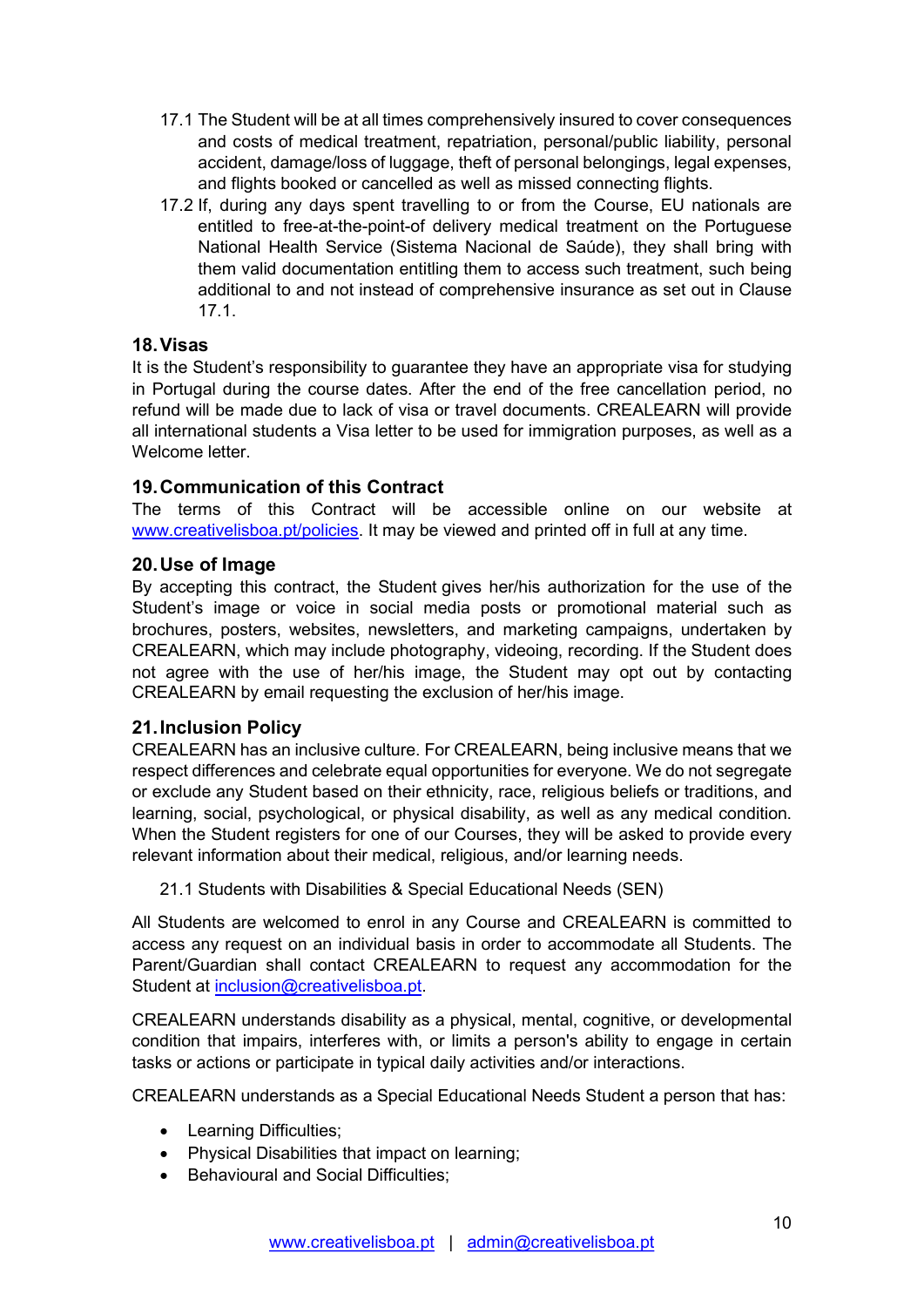- Reading and/or Writing Disabilities; and/or
- Concentration Deficits.

The goal of this policy is to:

- To nurture and encourage an inclusive environment that allows all students to have the opportunity to demonstrate and develop their full potential;
- To treat all Students equally and fairly;
- To prevent discrimination against any Student while working together with the Parent/Guardian to provide accommodation and adequate adjustments for students with disabilities and SEN. When non-standard accommodation is necessary, CREALEARN will also discuss with the Parent/Guardian a suitable solution.

All information shared with CREALEARN regarding the Student's disability will have a confidential status.

CREALEARN staff members and all Students will be instructed to follow the Inclusion Policy at all times. The Campus Directors will monitor the effectiveness of the policy and collect feedback from the Students in order to review and improve this policy whenever necessary as this is an ongoing process.

CREALEARN's course curriculum is accessible for all Students.

CREALEARN will provide specific lesson-plan adjustments considering an individual's particular needs or difficulties whenever necessary.

CREALEARN will have a Special Educational Needs Coordinator, who will be a member of staff. This person will be in charge of communicating and liaising with the Student's Parent/Guardian, as well as all CREALEARN's staff and teachers in order to guarantee the best support for the Student during their stay in the Course.

21.2 Medical, Religious, Disability, and Learning Limitations

For the Student's safety and wellbeing, she/he is required to full and accurately complete a Medical and Dietary Form and inform CREALEARN of any Religious, Disability, Learning limitation of the Student at least 30 days prior to the start of the Course.

## 22. Medical and Dietary Form

Upon registration in any CREALEARN Course, the Parent/Guardian will receive the hyperlink for the Medical and Dietary Form by email. The form must be completed at least 30 days prior to the start of the Course as described in Clause 21 of these General Terms & Conditions. This information is key to ensure the Student's safety and wellbeing during their stay with CREALEARN.

The Medical and Dietary Form will be available online at www.creativelisboa.pt/policies in due course.

## 23. Data Collection

The Student consents CREALEARN to process the Student's personal data and information, according to the Data Collection terms. CREALEARN may collect and use the following personal information about the Student: name, e-mail address, telephone number, address, passport number, date of birth, medical and dietary information, and educational information. CREALEARN will collect this personal information through the